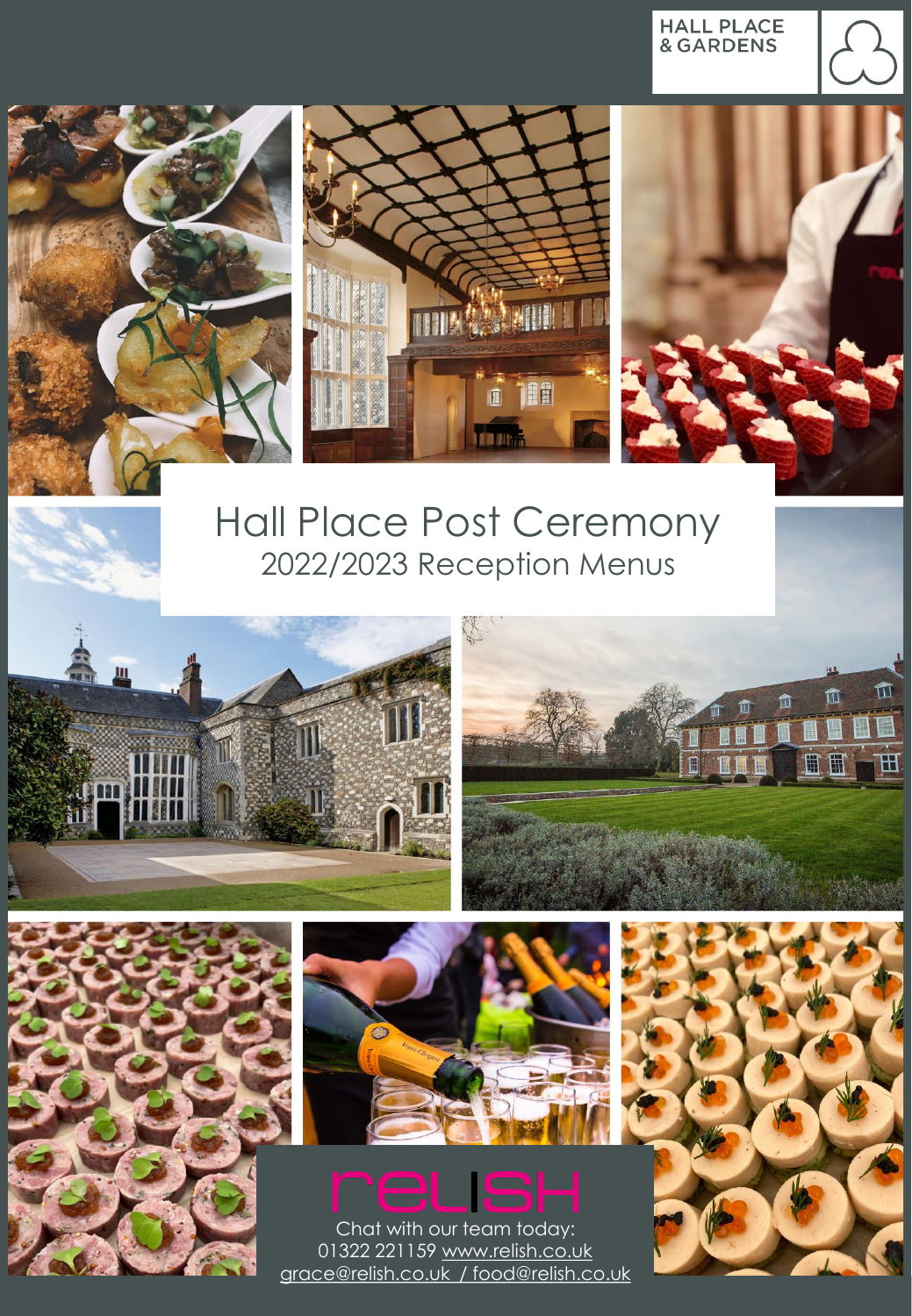

# Post Ceremony Drinks Package

For our post ceremony drinks packages, we'd recommend extending your booking with Hall Place for an extra hour, this allows 90 minutes for your drinks, canapé service, photographs and mingling!

#### POST CEREMONY PACKAGE ONE

Please choose from the following options: *\*based on 2 glasses per person, (minimum of 30 guests)*

| <b>Drink Options</b>  | 2022   | 2023   |
|-----------------------|--------|--------|
| <b>Bottled Peroni</b> | £11.50 | £11.95 |
| <b>Bucks Fizz</b>     | £11.95 | £12.50 |
| Peach Bellini         | £15.50 | £16.25 |
| Prosecco              | £15.50 | £16.25 |
| Champagne             | £25.00 | £26.25 |

#### DRINKS & NIBBLES PACKAGE TWO

Please choose from the following options:

*\*based on 2 glasses per person, olives & savoury nibbles (minimum of 30 guests)*

| <b>Drink Options</b>  | 2022   | 2023   |
|-----------------------|--------|--------|
| <b>Bottled Peroni</b> | £15.00 | £15.75 |
| <b>Bucks Fizz</b>     | £15.50 | £16.25 |
| Peach Bellini         | £19.25 | £20.25 |
| Prosecco              | £19.25 | £20.25 |
| Champagne             | £28.50 | £29.50 |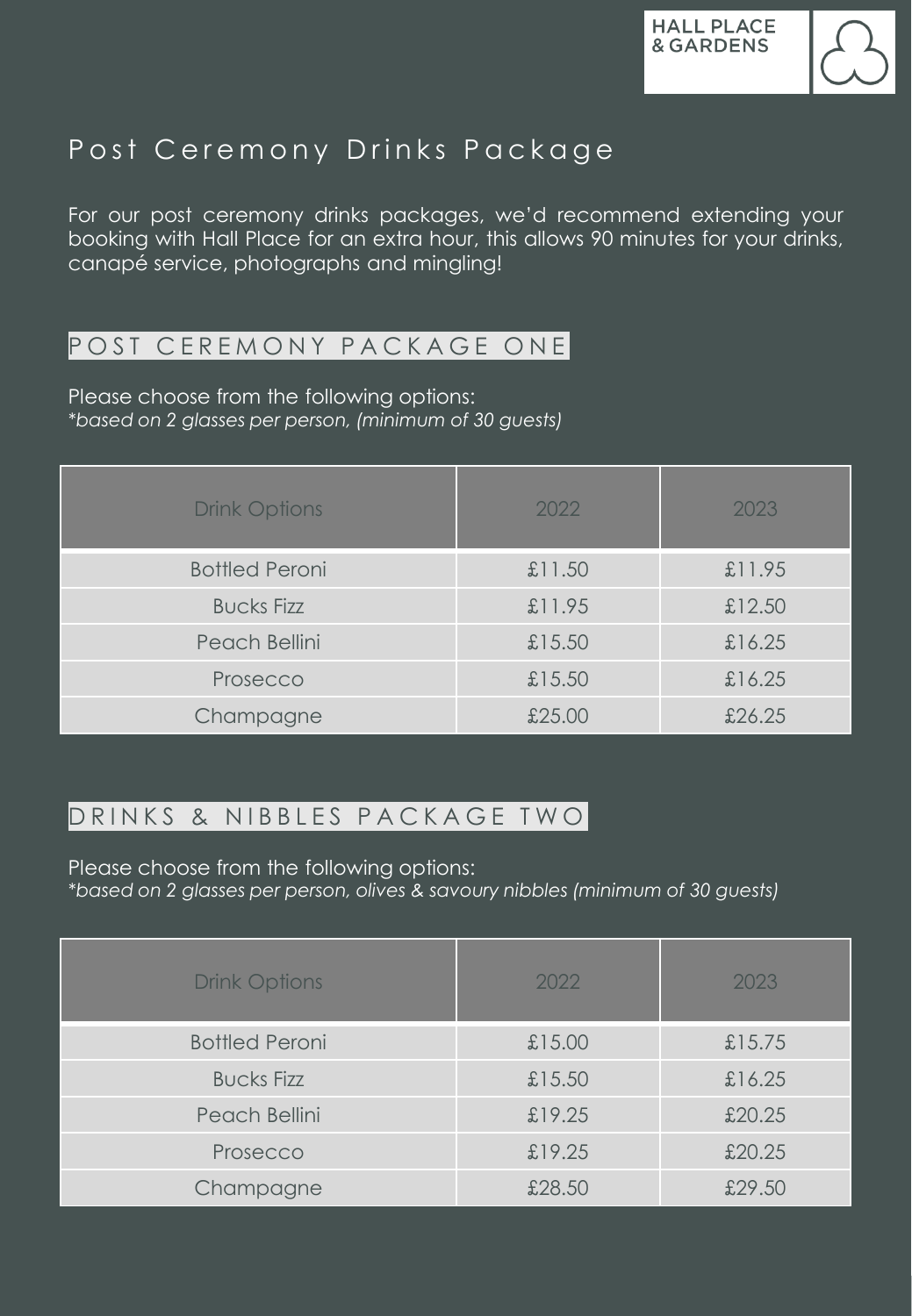# Post Ceremony Drinks Package

### DRINKS & CANAPÉS PACKAGE THREE

Please choose from the following options:

*\*based on 2 glasses per person & 3 canapés per person (minimum of 30 guests)*

| <b>Drink Options</b>  | 2022   | 2023   |
|-----------------------|--------|--------|
| <b>Bottled Peroni</b> | £17.00 | £17.85 |
| <b>Bucks Fizz</b>     | £17.45 | £18.35 |
| Peach Bellini         | £21.00 | £22.00 |
| Prosecco              | £21.00 | £22.00 |
| Champagne             | £30.50 | £32.00 |

### SOFT DRINKS PACKAGE FOUR

Please choose from the following options: *\*based on 2 glasses per person*

| <b>Drink Options</b>                | 2022  | 2023  |
|-------------------------------------|-------|-------|
| Orange Juice                        | £7.25 | £7.75 |
| <b>Sparkling Elderflower Presse</b> | £7.25 | £7.75 |
| Apple Juice                         | £7.25 | £7.75 |

*\* All prices illustrated include VAT*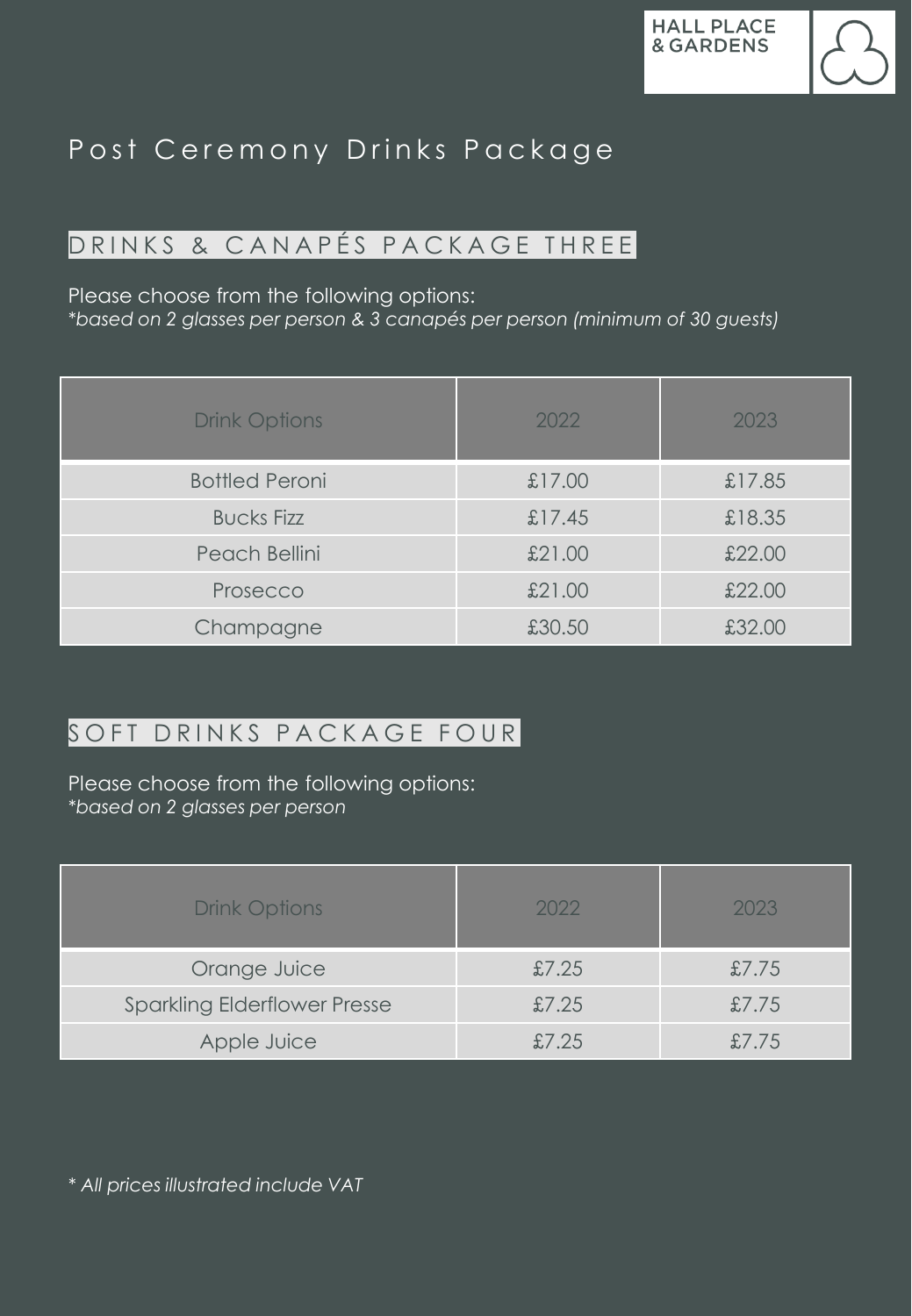## Canapé Menu

### M E A T

*Served cold* Chicken liver pate, brioche croute, caramelised onion Parma ham & roasted fig skewer (gf,df) Shredded duck salad spoon, plum sauce (gf,df) Ham hock terrine, burnt apple puree (df) Chicken with red pepper salsa & rocket on crostini

*Served hot*  Mini sausage & mash, caramelised onion (gf) Cocktail slider burger, brioche bun, monteray Jack, relish Chicken tikka naan, mint yogurt Honey & sesame glazed cocktail Cumberland sausage, mustard & herb dip (gf,df) Chilli and spring onion meat balls with tzatziki dip (gf)

#### $FI$  S H

*Served cold* Smoked salmon parfait, blinis, dill crème fraiche Crayfish tartlet, lemon & tarragon mayonnaise Smoked salmon mousse, beetroot cone King prawns in lime & chilli, coriander mayo (gf) Prawn cocktail in a gem lettuce leaf (gf)

*Served hot*  Mini fish & mushy pea rosti Thai salmon fishcake, oriental dip (df) Filo wrapped prawn, sweet chilli

#### V E G E T A R I A N / V E G A N

*Served cold* Honeyed Goats cheese bon bons with toasted sesame seeds (v) Goats cheese & pine-nut parfait beetroot cone, pickled pear (v) Red onion, tomato & vegan pesto bruschetta (ve,df) Grilled vegetable tartlet (ve,df) Smoked aubergine croute (ve,df)

*Served hot*  Pea, ricotta & spinach arancini (v) Sun dried tomato & mozzarella arancini (v) Curried Cauliflower fritter mango chutney (ve,df) Beetroot bhaji (df) mint yogurt (ve) Wild mushroom arancini (ve,df)